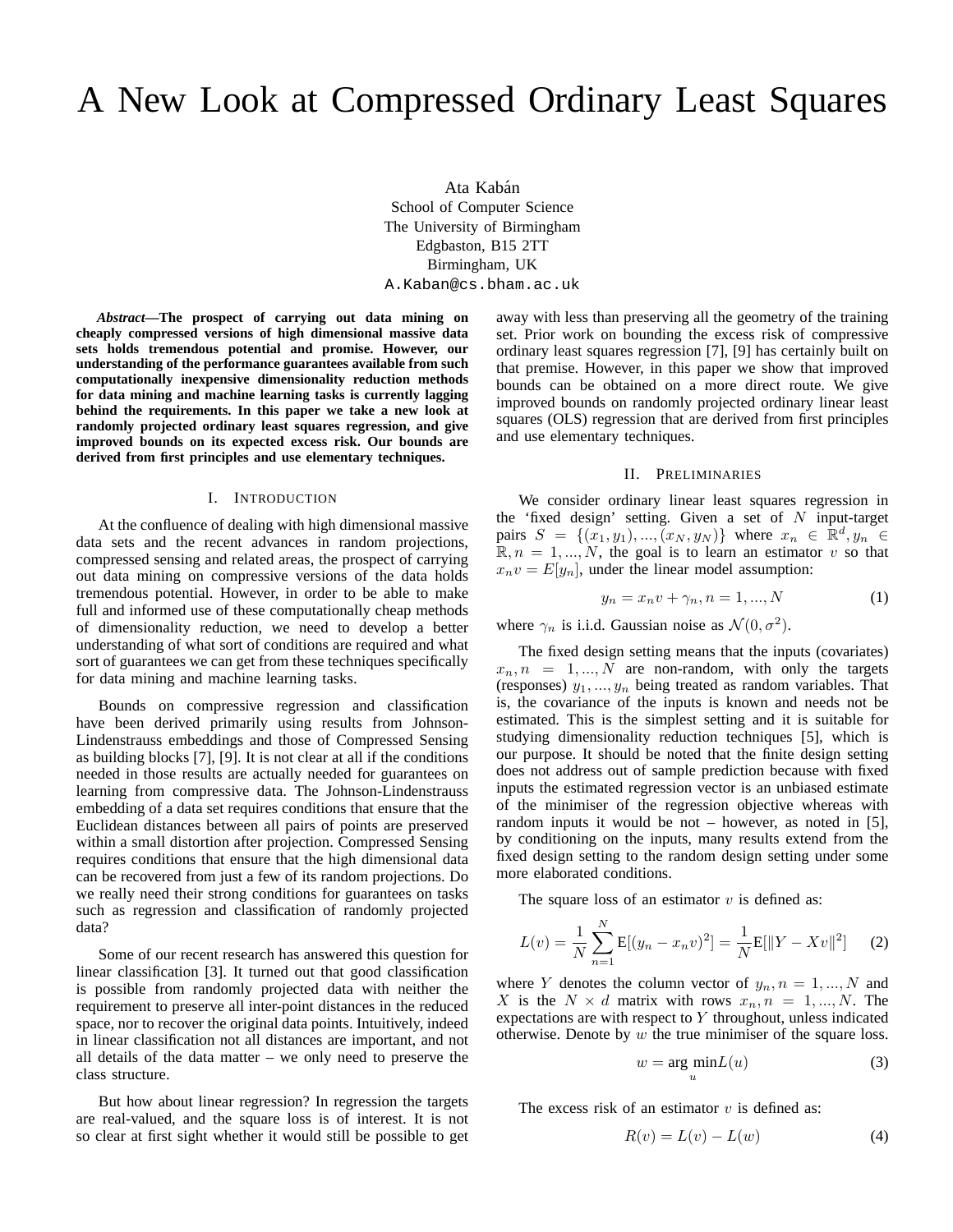The empirical square loss of an estimator  $v$  is the following:

$$
\hat{L}(v) = \frac{1}{N} ||Y - Xv||^2
$$
\n(5)

The ordinary least square (OLS) estimator is the minimiser of the empirical square loss:

$$
\hat{w} = \underset{u}{\arg\,\min} \hat{L}(u) \tag{6}
$$

We will make use of the following known result (Proposition 1 in [5]) about the expected excess risk of the OLS estimator in the fixed design setting:

**Lemma 1** [5] Let  $\sigma^2$  = Var(y<sub>i</sub>) (i = 1, ..., N),  $\Sigma$  =  $X<sup>T</sup>X/N$  fixed and invertible, w the optimal OLS as above, and  $\hat{w}$  the OLS estimator. Then the expected risk  $E[R(\hat{w})]$ equals:

$$
E[L(\hat{w})] - L(w) = \sigma^2 \frac{d}{N}
$$
 (7)

where the expectation is w.r.t.  $\hat{w}$  that is a function of the random vector Y.

## III. COMPRESSIVE OLS REVISITED

From Lemma 1 it is obvious that the expected excess risk of OLS grows linearly with  $d$ . Hence when  $d$  is large and  $N$  is small compared to  $d$  then OLS becomes poor. Moreover, if  $d >$ N then  $\Sigma$  is not invertible and OLS is not applicable at all. A common approach to overcome these problems is to use a ridge regression estimator instead, which is obtained by minimising a regularised version of the loss,  $\hat{L}_{ridge}(v) = \hat{L}(v) + \lambda ||v||^2$ , which then yields a regularised covariance  $\Sigma + \lambda I_d$  to work with, and this  $d \times d$  matrix needs to be inverted to obtain the estimator  $v$ . An alternative is to apply some dimensionality reduction prior to OLS.

A computationally attractive dimensionality reduction technique that is also amenable to analysis is random projections. The tandem of random projections plus OLS was indeed put forth in [7], [9]. In [7], the Johnson-Lindenstrauss lemma guarantees are used to ensure that the mismatch between the predictions of the compressive-OLS and those of the dataspace OLS are close enough on all training points. This requires of the order  $k \in \mathcal{O}(\epsilon^{-2} \log(N))$  dimensions for the reduced space, where  $\epsilon$  controls the allowed distortion in the pairwise Euclidean distances after projection. In [9], the Johnson-Lindenstrauss lemma (JLL) based argument is replaced by that of compressed sensing (CS), which ensures the same approximate global preservation of pairwise distances via the restricted isometry (RIP) property of the random matrix use for the linear compression. From RIP we have this independently of N, for  $k \in \mathcal{O}(s \log(d))$  – but only provided that the input points have a sparse representation with at most s nonzero entries each. The impressive application in [**?**] to music similarity prediction from a million-dimensional data sets [9] clearly outperformed OLS in the original data space.

The JLL-based approach in [7] is intended to be a worstcase analysis: The required  $k$  ensures that all dot-products are approximately preserved so of course the mismatch of the insample predictions in the two spaces is controlled. But do we really need to ensure that all dot-products are approximately preserved in order to achieve this? Put in a slightly different way, in what conditions would the linear regression problem be solvable in a smaller dimensional random subspace than the one required by the JLL-based analysis?

We may notice at this point that from the regression estimation point of view it seems counter-intuitive that the sample size detrimentally affects a quantity that features in the performance of the estimator. One might then attempt to speculate based on the CS-based argument in [9] whether sparsity of the inputs is perhaps a fortuitous structure that makes the regression problem easier? Note however that the requirement of a subspace of dimension  $k \in \mathcal{O}(s \log(d))$  in [9], along with the requirement of sparsity of the input data, are conditions that are just simply inherited from the CS literature, where these conditions are in fact sufficient to recover each data point exactly from their random projections. This again leaves the question open, as to whether a linear regression task would still need the same?

A natural conjecture, that we will make more formal shortly, is that there should be a more direct and problemspecific characterisation of what makes a linear regression problem solvable in a small dimensional random subspace. It was in fact already noted in [9] that the cases where rp-OLS was experimentally observed to be particularly effective are not predicted by the currently existing theory. The remainder of this paper aims to fill this gap.

Let  $k$  be the dimension of a randomly oriented subspace that we project our input points to, and let R be the  $k \times d$ random projection matrix with entries drawn i.i.d. from a zero mean Gaussian with variance  $1/k$ , i.e.  $N(0, 1/k)$ . We are interested in the expected excess risk of OLS that receives only a k-dimensional randomly projected version of the training set, i.e. it receives  $S_R = \{(Rx_1, y_1), ..., (Rx_N, y_N)\}\)$  where  $x_n \in \mathbb{R}^d, Rx_n \in \mathbb{R}^k, y_n \in \mathbb{R}, n = 1, ..., N$ . Thus, we seek to bound, with high probability w.r.t. the random draw of  $R$ , the difference between the expected square loss of the  $k$ dimensional OLS estimate obtained from  $S_R$  and the square loss of the optimal d-dimensional OLS, w.

We will use notations analogous to those defined in the previous section for OLS. To indicate that we now operate in the random subspace defined by  $R$ , we use the subscript  $R$ . From  $S_R$ , we seek to learn an estimator  $\hat{w}_R$  so that  $x_n R^T \hat{w}_R$ approximates  $E[y_n]$ . The square loss of an estimator  $v_R$  is:

$$
L_R(v_R) = \frac{1}{N} \mathbf{E}[\|Y - X R^T v_R\|^2]
$$
 (8)

The optimal OLS achievable in the random subspace refined by  $R$  is:

$$
w_R = \underset{u_R}{\text{arg min}} L(u_R) \tag{9}
$$

The empirical square loss of an estimator  $v_R$  is:

$$
\hat{L}_R(v_R) = \frac{1}{N} ||Y - X R^T v_R||^2
$$
\n(10)

and the OLS estimate in the randomly projected space is

$$
\hat{w}_R = \underset{u_R}{\arg \min} \hat{L}_R(u_R) \tag{11}
$$

Finally, our quantity of interest is:

$$
E[L_R(\hat{w}_R)] - L(w) \tag{12}
$$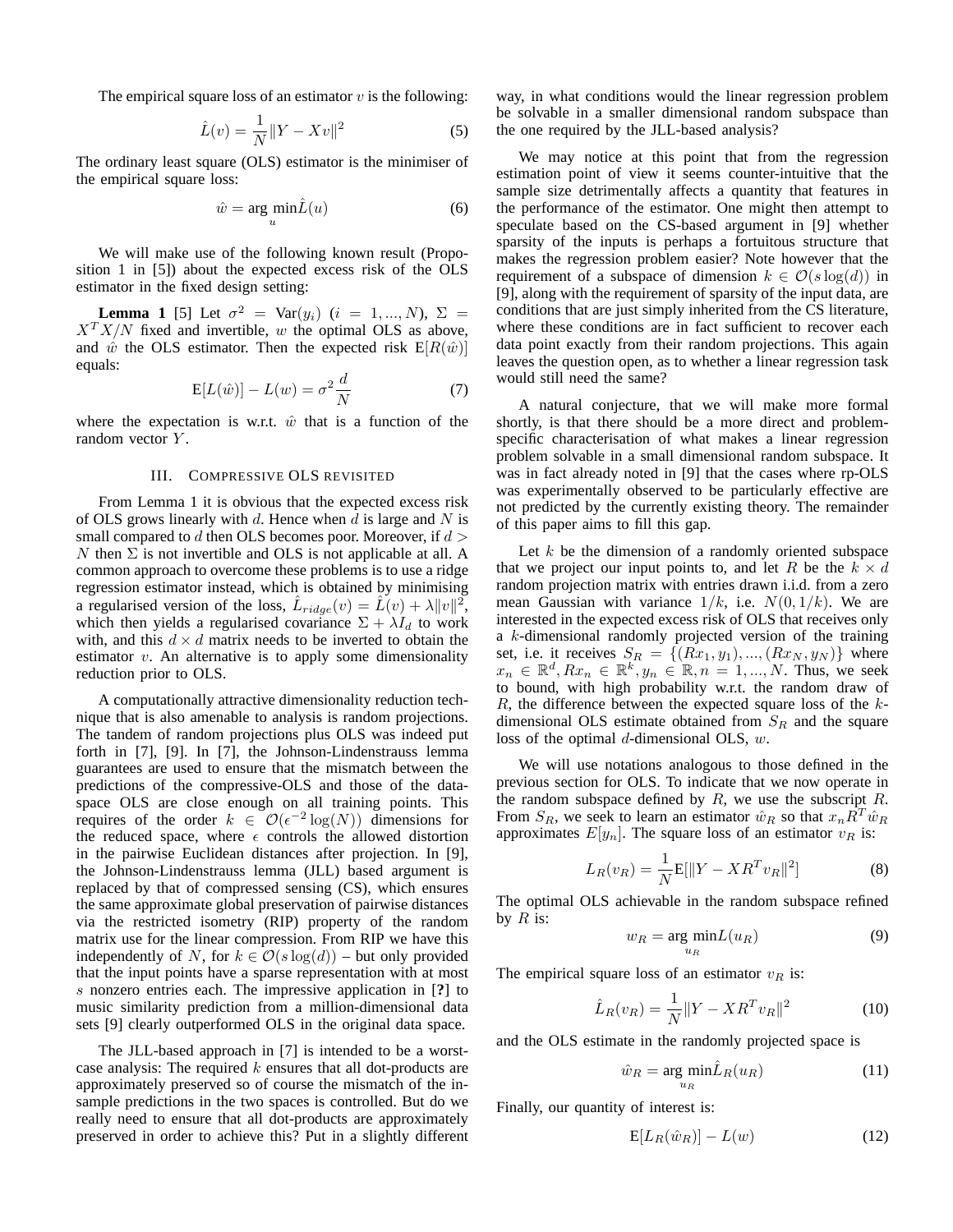where the expectation is again w.r.t.  $Y$ . We seek a bound on this quantity that would hold w.h.p. with respect to the random draw of R.

We will prove the following result.

**Theorem 2.** Let  $\sigma^2 = \text{Var}(y_i)$ , and  $\Sigma = X^T X/N$  fixed. Let w be the optimal OLS in  $\mathbb{R}^d$ , and  $\hat{w}_R$  the OLS estimator in the random projection space  $\mathbb{R}^k$  defined by the  $k \times d$  random matrix R with entries drawn i.i.d. from  $\mathcal{N}(0,1/k)$ . Then, for any  $\delta > 0$ , the following holds with probability at least  $1 - \delta$ :

$$
E[L_R(\hat{w}_R)] - L(w) \leq \sigma^2 \frac{k}{N} + \frac{1}{\delta} \cdot \frac{1}{k} \cdot \|w\|_{\Sigma + Tr(\Sigma)I_d}^2 \quad (13)
$$

where  $||u||_M = u^T M u$  stands for the Mahalanobis norm, and  $I_d$  is the d-dimensional identity matrix.

The first term is the variance of the estimator. Of course this is greatly reduced in comparison with the data space where it was  $\sigma^2 d/N$ . As it will become clear from the proof, the variance term is deterministic. The second term is a high probability bound on the bias of the estimator. This bias is the price for the reduced variance.

Before starting the proof, let us point out that the main difference from the bound obtained in [7] is that our bias term in the above eq.  $(13)$  is independent of N. The proof technique in [7] brings a spurious factor  $\mathcal{O}(\log N)$  into this term, which leaves the interpretation of the overall bound unclear. This spurious factor comes from the union bound after  $N$  applications of JLL for dot-products. As we shall see during the proof, this difference not only tightens their bound, but also yields a clear interpretation where the bias term becomes revealing of which characteristics of the linear regression problem determine its compressibility.

We can already see from eq. (13) that the first term is smallest when  $k$  is small – this is the variance term and represents the expected excess risk of  $\hat{w}_R$  with respect to the best achievable in the reduced space i.e.  $w_R$ . In turn, the second term, the bias, is smallest when  $k$  is large – this term makes the relation back to the original data space – and we see clearly from the form of this term that a norm of the best OLS in the data space i.e.  $||w||_{\Sigma+Tr(\Sigma)I_d}^2$  is the quantity that governs to what extent we can compress the working space. More specifically, if the linear regression problem in the original space has its best OLS regressor  $w$  with a small (Mahalanobis) norm then we can effectively work with a small  $k$ . On the other hand if the best  $w$  has a large norm then compressing to a small k will no longer guarantee a low excess risk for the problem at hand. In practice of course  $w$  in unknown, but it is theoretically pleasing to have a characterisation of problem compressibility in terms of the specific problem structure, i.e. a notion of norm of the best OLS  $w$ . In addition, the finding that this term does not grow with  $N$  is of both practical and theoretical relevance.

## IV. PROOF OF THEOREM 2

We start by applying Lemma 1 in  $\mathbb{R}^k$ . For any full row rank  $R$  this yields the following:

$$
E[L_R(\hat{w}_R)] - L_R(w_R) = \sigma^2 \frac{k}{N}
$$
 (14)

Note that the Gaussian random matrix  $R$  has full row rank a.s.

The l.h.s. of eq.(14) is much smaller than what we had in the full space in Lemma 1, since we reduced the dimensionality. The price to pay is that this expected risk is w.r.t the best achievable in  $\mathbb{R}^k$  rather than in  $\mathbb{R}^d$ , so next we bound  $L_R(w_R)$ with an expression that contains  $L(w)$ . By definition we have the inequality:

$$
L_R(w_R) \leqslant L_R(Rw) \tag{15}
$$

$$
= \frac{1}{N} \mathbf{E}[\|Y - X R^T R w\|^2] \tag{16}
$$

$$
= \frac{1}{N} \mathbf{E}[\|Y - Xw\|^2]...
$$

$$
+ \quad \frac{1}{N} \|Xw - XR^TRw\|^2 \tag{17}
$$

$$
= L(w) + \frac{1}{N} \|Xw - XR^TRw\|^2 \qquad (18)
$$

where the decomposition in eq.(17) can be verified by elementary algebra manipulations. Hence, so far we have:

$$
E[L_R(\hat{w}_R)] - L(w) = \sigma^2 \frac{k}{N} + \frac{1}{N} ||Xw - XR^T Rw||^2
$$
 (19)

Remains to bound the last term in eq. (19), namely:

$$
\frac{1}{N} ||Xw - XR^T Rw||^2 = \frac{1}{N} \sum_{n=1}^{N} (x_n w - x_n R^T Rw)^2
$$
 (20)

This is the point where we will deviate from previous techniques. Since this term contains dot products of randomly projected vectors, the approach in previous works [7], [9] was to use the approximate preservation of dot products under random projections, and require the conditions that are needed for all N dot products to be approximately preserved. As already mentioned, unfortunately this either needs  $k$  to grow as  $\mathcal{O}(\log N)$  – cf. the JLL-based approach – or it needs sparsity to be imposed on the data points – cf. the compressed sensing based approach.

Instead, we will simply use Markov inequality. Our reasoning is as follows. Firstly, we do not wish to impose sparsity on the data because then our results will not be applicable when the data is not known to have a sparse representation. Secondly, the expression to bound is a sum of dependent (positive valued) random variables where all terms depend on the same  $R$ . Although for this very reason we cannot expect a concentration bound to decay with  $N$ , there is no reason for it to increase with  $N$  either.

By Markov inequality we have for any  $\delta > 0$  that the following holds w.p. at least  $1 - \delta$ :

$$
\frac{1}{N} ||Xw - XR^TRw||^2 \leq \frac{1}{\delta} \frac{1}{N} \mathbf{E}_R[||Xw - XR^TRw||^2]
$$

Expanding, we get:

$$
\frac{1}{\delta} \mathbf{E}_R[w \frac{X^T X}{N} w + w^T R^T R \frac{X^T X}{N} R^T R w - 2w^T \frac{X^T X}{N} R^T R w]
$$
\n
$$
= \frac{1}{\delta} \left( w \frac{X^T X}{N} w + w^T \mathbf{E}_R [R^T R \frac{X^T X}{N} R^T R] w
$$
\n
$$
- 2w^T \frac{X^T X}{N} \mathbf{E}_R [R^T R] w \right) \tag{21}
$$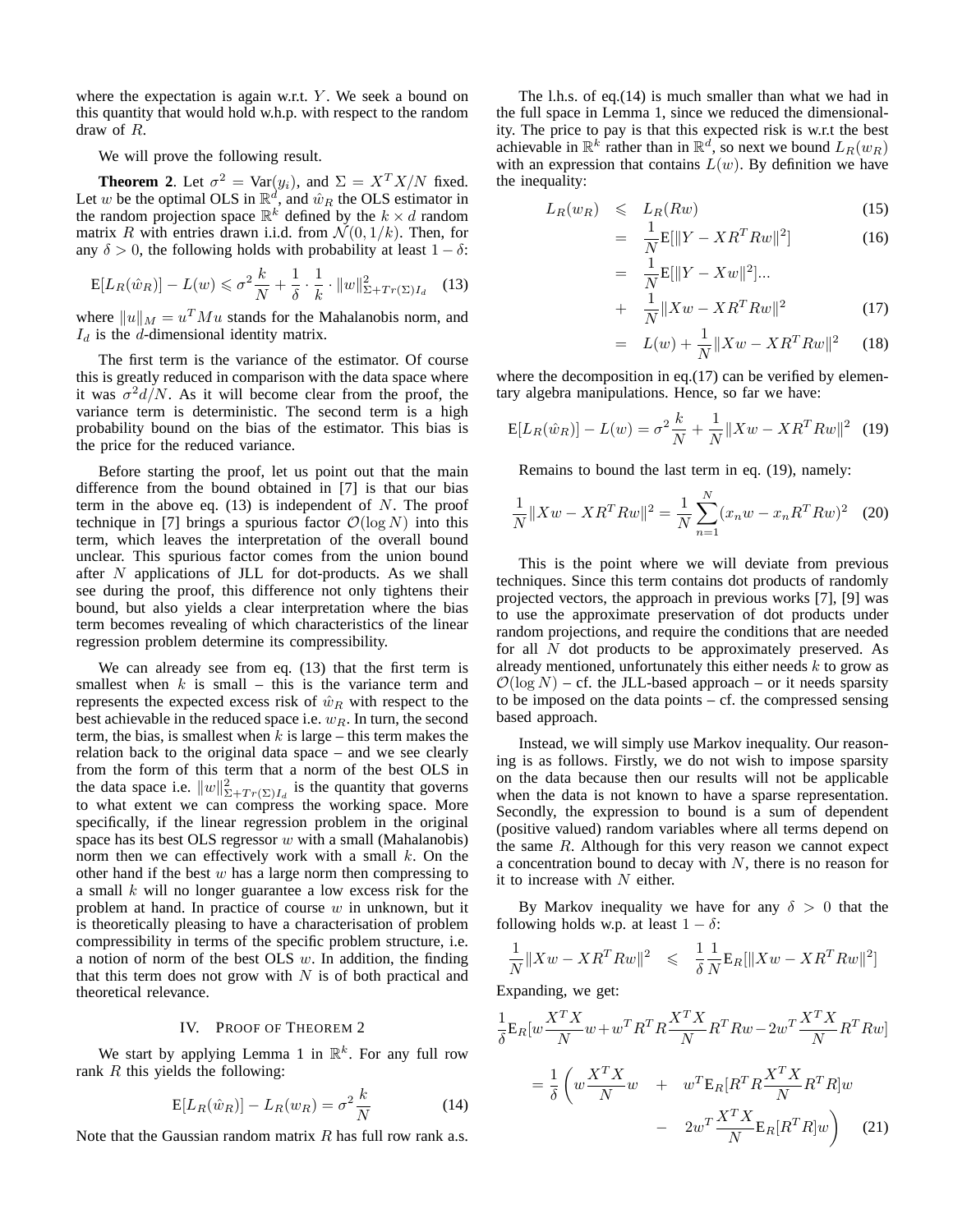Observe that  $E_R[R^TR] = I_d$  since we had the entries of R i.i.d. from  $\mathcal{N}(0, 1/k)$ . Hence, after cancellations we get:

$$
\frac{1}{\delta} \left( -w \Sigma w + w^T \mathbf{E}_R [R^T R \Sigma R^T R] w \right) \tag{22}
$$

The following lemma computes the expectation  $E_R[R^T R \Sigma R^T R]$ , which turns out to have a closed form.

**Lemma 3** Let R be a  $k \times d$  random matrix,  $k < d$ , with entries drawn i.i.d. from  $\mathcal{N}(0, \omega^2)$ , and  $\Sigma$  a  $d \times d$  fixed positive semi-definite matrix. Then,

$$
E_R[R^T R \Sigma R^T R] = \omega^4 k((k+1)\Sigma + Tr(\Sigma)I_d)
$$
 (23)

**Proof** [of Lemma 3]. Take the SVD decomposition  $\Sigma$  =  $U\Lambda U^{T}$ , where  $UU^{T} = I_{d}$ , and  $\Lambda$  is diagonal. Then we can rewrite:

$$
E[R^T R \Sigma R^T R] = E[R^T R U \Lambda U^T R^T R]
$$
\n
$$
= U E[U^T R^T R U \Lambda U^T R^T R U] U^T (25)
$$

Note the Gaussian distribution is rotation-invariant, so RU has the same distribution as  $R$ . Therefore we can absorb  $U$  into  $R$  and have the r.h.s. of eq.(25) further equals to:

$$
U E[R^T R \Lambda^T R^T R] U^T \tag{26}
$$

Therefore it is enough to compute  $E[R^T R \Lambda R^T R]$  with  $\Lambda$  being diagonal. Denoting by  $\rho$  the rank of  $\Sigma$ , this can be further rewritten as the following:

$$
E_R[R^TR\Lambda R^TR] = \sum_{i=1}^{\rho} \lambda_i \begin{bmatrix} E[(r_1^Tr_i)^2] & \cdots & E[(r_1^Tr_i)(r_i^Tr_d)] \\ \vdots & \ddots & \vdots \\ E[(r_d^Tr_i)(r_i^Tr_1)] & \cdots & E[(r_d^Tr_i)^2] \\ \end{bmatrix}
$$

We will first compute the diagonal elements of a generic term of the above sum. These have the form  $E[(r_j^T r_i)^2]$ . We need to take separately the case when  $j = i$  and when  $j \neq i$ .

Case 
$$
j = i
$$
:

$$
E[(r_i^T r_i)^2] = E[(\sum_{j=1}^k r_{ji}^2)^2] = \sum_{j=1}^k \sum_{j'=1}^k E[r_{ji}^2 r_{j'i}^2]
$$
 (28)  

$$
= \sum_{j=1}^k \sum_{j'=1, j'\neq j}^k E[r_{ji}^2] E[r_{j'i}^2] + \sum_{j=1}^k E[r_{ji}^4]
$$
  

$$
= (k^2 - k)\omega^4 + 3k\omega^4
$$
  

$$
= \omega^4(k^2 + 2k)
$$
 (29)

Case  $j \neq i$ :

$$
E[(r_i^T r_j)^2] = E[(\sum_{\ell=1}^k r_{\ell i} r_{\ell j})^2] = \sum_{\ell=1}^k \sum_{\ell'=1}^k E[r_{\ell i} r_{\ell j} r_{\ell' i} r_{\ell' j}]
$$
  

$$
= \sum_{\ell=1}^k \sum_{\ell'=1, \ell' \neq \ell}^k E[r_{\ell i}] E[r_{\ell j}] E[r_{\ell' i}] E[r_{\ell' j}] + ...
$$
  

$$
+ \sum_{\ell=1}^k E[r_{\ell i}^2 r_{\ell j}^2] = k \cdot \omega^4.
$$
 (30)

Next, we compute the off-diagonal elements. These have the form  $E[(r_j^T r_i)(r_i^T r_\ell)]$  with  $j \neq \ell$ .

$$
E[(r_j^T r_i)(r_i^T r_\ell)] = E[(\sum_{m=1}^k r_{mi} r_{mj})(\sum_{m'=1}^k r_{m'i} r_{m'\ell})]
$$
  
= 
$$
\sum_{m=1}^k \sum_{m'=1}^k E[r_{mi} r_{mj} r_{m'i} r_{m'\ell}]
$$
  
= 0

by the independence of the entries of  $R$  and the fact that they have zero mean. Indeed, since  $j \neq \ell$ , the product inside the expectation will always have at least one independent entry of R on its own.

Hence, we obtained that for diagonal  $\Lambda$ ,  $E_R[R^TR\Lambda R^TR]$ is a diagonal matrix.

Putting together,

$$
E[R^T R \Lambda R^T R] = \sum_{i=1}^{\rho} \lambda_i D_i
$$
 (31)

where  $D_i$  is a diagonal matrix having its  $(i, i)$ -th element equal to  $\omega^4(k^2+2k)$  and all other diagonal elements equal to  $\omega^4k$ . After some algebra, this may be further rewritten as:

$$
E[R^T R \Lambda R^T R] = \omega^4 k \left( \text{Trace}(\Lambda) I_d + (k+1) \Lambda \right) \tag{32}
$$

So by implication, we obtained a regularised version of the sample covariance estimate:

$$
E[R^T R \Sigma R^T R] = \omega^4 k \left( \text{Trace}(\Sigma) I_d + (k+1)\Sigma \right) \tag{33}
$$

which concludes the proof of Lemma 3.  $\blacksquare$ 

Returning to the proof of Theorem 2, replacing  $\omega^2$  with  $1/k$  we get for eq. (22) the following:

$$
\frac{1}{\delta} \cdot \left( -w \Sigma w + \left( 1 + \frac{1}{k} \right) w \Sigma w + \frac{1}{k} w^T w \cdot Tr(\Sigma) \right)
$$
\n
$$
= \frac{1}{\delta} \left( \frac{1}{k} w^T (\Sigma + Tr(\Sigma) I_d) w \right) \tag{34}
$$

$$
= \frac{1}{\delta} \cdot \frac{1}{k} \cdot ||w||_{\Sigma + Tr(\Sigma)I_d}^2 \tag{35}
$$

Summarising this main step of the proof, we obtained w.p. at least  $1 - \delta$  that:

$$
\frac{1}{N}||Xw - XR^TRw||^2 \leq \frac{1}{\delta} \cdot \frac{1}{k}||w||^2_{\Sigma + Tr(\Sigma)I_d}
$$
 (36)

Finally, plugging eq. (36) back into eq. (19) we obtain the statement of Theorem 2.  $\blacksquare$ 

# V. DISCUSSION

## *A. Comparison with previous bounds on RP-OLS and numerical validation*

Let us contrast eq. (36) with the JLL-based approach used in previous work [7]. It would have lead to the following:

$$
\frac{1}{N} \|Xw - XR^TRw\|^2 \le \|w\|^2 \cdot Tr(\Sigma) \cdot \frac{8}{k} \log \frac{4N}{\delta} \tag{37}
$$

with the same probability  $1 - \delta$ . We see our bound eliminated the  $log(N)$  factor and otherwise it has a very similar form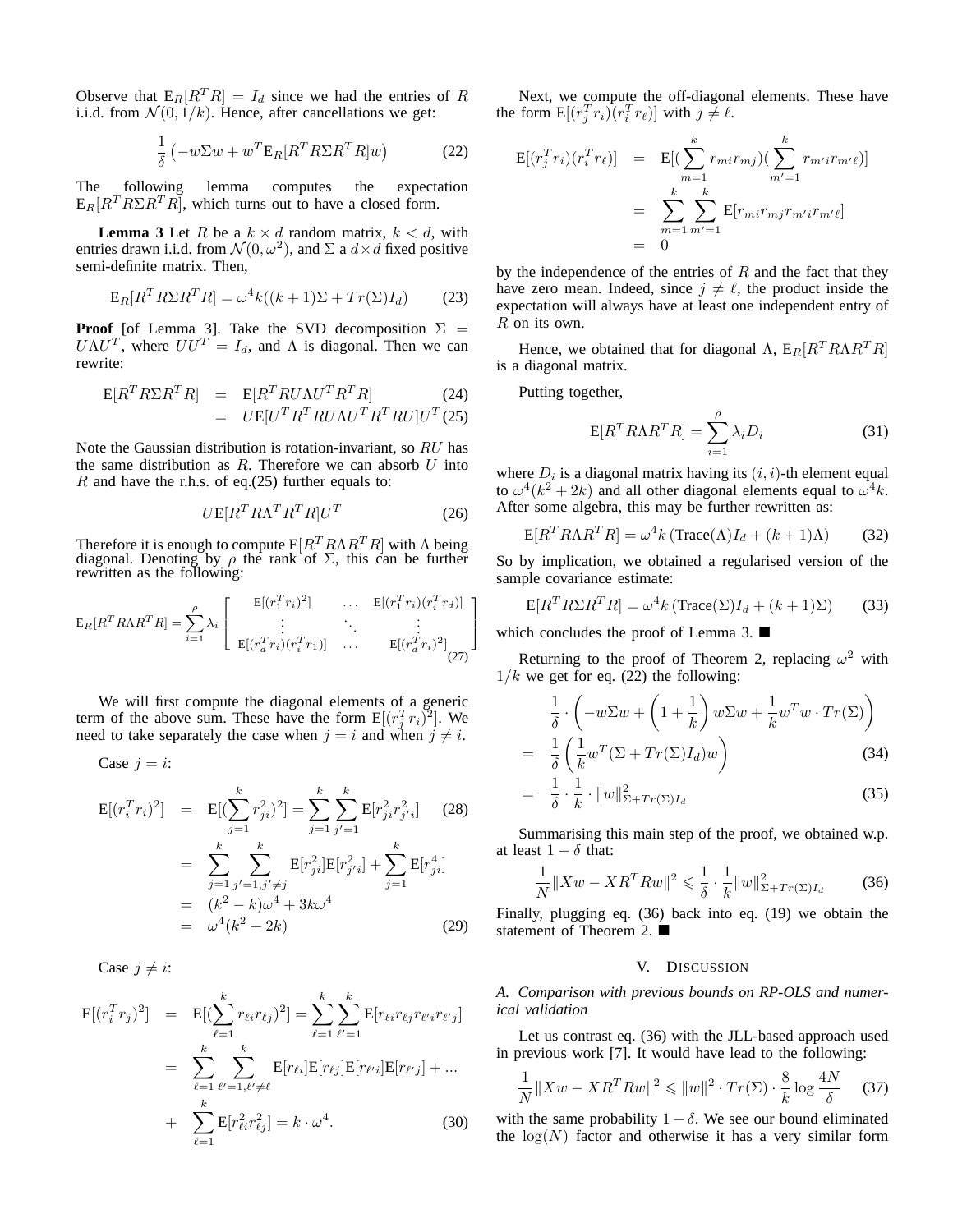

Fig. 1. Illustration of the difference between our bound and the previous JLL-based bound for different values of N. Except for very small values of the confidence parameter  $\delta$ , our new bound is numerically tighter even when  $N$  is small.

and behaviour w.r.t the rest of the factors. In particular,  $||w||_{\Sigma+Tr(\Sigma)I_d}^2 \leq 2||w||^2Tr(\Sigma)$  by Hölder inequality. It is numerically less tight for extremely small values of  $\delta$  because it has a  $1/\delta$  dependence rather than a  $\log(1/\delta)$  dependence which comes from the use of Markov inequality, but despite this it becomes tighter very quickly due to its independence on N, as seen in Figure 1.

Figure 2 provides a numerical verification of the behaviour of the term  $\frac{1}{N}||Xw - XR^{T}Rw||^{2}$  when N is varied between 1,000 and 20,000. The figure clearly confirms that this term does not depend on  $N$ . Here, for each sample size  $N$  tested, the input points were generated i.i.d. from a  $d$ -dimensional standard Gaussian and then fixed;  $w$  was also randomly generated, normalised to unit norm and then kept fixed. Each boxplot represents the distribution of the values of  $\frac{1}{N} || Xw - X \hat{R}^T Rw ||^2$ across 1000 independent draws of the random matrix  $R$ , each with entries drawn i.i.d from  $\mathcal{N}(0, 1/k)$ . The dimensionality was  $d = 50$ , and the projection space dimension  $k = 3$ . The straight line is  $E_R[\frac{1}{N} \|\tilde{Xw} - XR^T Rw\|^2]$  as computed using Lemma 3.

#### *B. Other random projection matrices*

In the proof of Theorem 2 we made use of a crucial property of i.i.d. Gaussian random matrices, namely rotation invariance. It is of interest to know if other RP matrices would give similar guarantees. The proof technique in [7], via JLL ensures their bound holds for any matrix  $R$  that satisfies the JLL property – these are the sub-Gaussian random matrices, i.e. random matrices with entries drawn i.i.d. from a distribution that has moment generating function upperbounded by that of the Gaussian. The proof technique in [9] goes via the RIP property in Compressed Sensing, which ensures their bound holds for any matrix  $R$  that satisfies the Restricted Isometry Property (RIP). This is a wider class of random matrices [2]. Since our Theorem 2 was proved from the first principles for Gaussian  $R$ , and did not make use of any of these building blocks, we need to find out if it would hold beyond the choice a Gaussian  $R$ . In particular, sparse RP matrices would be of practical interest to further speed up computations.



Fig. 2. Empirical verification that the bias term of RP-OLS,  $\frac{1}{N}||Xw XR^T R w ||^2$ , has no dependence on N. The entries of R are drawn i.i.d. from  $\mathcal{N}(0, 1/k)$ . The straight line is  $E_R[\frac{1}{N} || Xw-XR^T Rw ||^2]$  as computed using Lemma 3.

It turns out that it is possible to derive an analogue of our Lemma 3 without assuming Gaussianity, and without even assuming the existence of a moment generating function, as given in the following lemma. An example of sparse RP is also given below, which gives exactly the same guarantee as the Gaussian one.

**Lemma 4** Let R be a  $k \times d$  random matrix,  $k < d$ , with entries drawn i.i.d. from a symmetric distribution having the same first four moments as those of  $\mathcal{N}(0, \omega^2)$ . Let  $\Sigma$  be a  $d \times d$ fixed positive semi-definite matrix. Then,

$$
E_R[R^T R \Sigma R^T R] = \omega^4 k((k+1)\Sigma + Tr(\Sigma)I_d)
$$
 (38)

*Proof sketch* The proof is somewhat similar but much more tedious than that of Lemma 3. After SVD decomposing  $\Sigma = U \Lambda U^T$ , we define  $\tilde{R} = R U$ , and work with the matrix expectation  $E_R[\tilde{R}^T \tilde{R} \Lambda \tilde{R}^T \tilde{R}]$ . Notice that  $\tilde{R}$  has 0mean symmetrically distributed entries, independent rows, and dependent but uncorrelated columns. Using these properties we first show that  $E_R[\tilde{R}^T\tilde{R}\Lambda\tilde{R}^T\tilde{R}]$  is diagonal. Then, by calculating its diagonal entries, we ultimately arrive at the following closed form expression:

$$
E_R[\tilde{R}^T \tilde{R} \Sigma \tilde{R}^T \tilde{R}] = \omega^4 k[(k+1)\Sigma + Tr(\Sigma)I_d
$$
  
+ 
$$
(\frac{\mu_4}{\omega^4} - 3) \sum_{i=1}^d \lambda_i \text{Diag}_{j=1}^d (\sum_{a=1}^d u_{ai}^2 u_{aj}^2)]
$$

where  $u_{ai}$  is the a-th entry of the *i*-th eigenvector of  $\Sigma$ ,  $\mu_4$  is the fourth moment of any entry of R, and  $Diag_{j=1}^d(e_j)$  stands for a diagonal matrix with diagonal entries  $e_1, e_2, ..., e_d$ .

We see that whenever  $\mu_4 = 3\omega^4$ , the last term cancels – this is the case e.g. for the Gaussian  $\mathcal{N}(0, \omega^2)$  – which indeed recovers Lemma 3. Finally, noting that the r.h.s. of eq.(39) only depends on  $\mu_4$  and  $\omega^4$  concludes the proof.  $\blacksquare$ 

**Example**. The following sparse random matrix, originally proposed for computational efficiency in [1], satisfies Lemma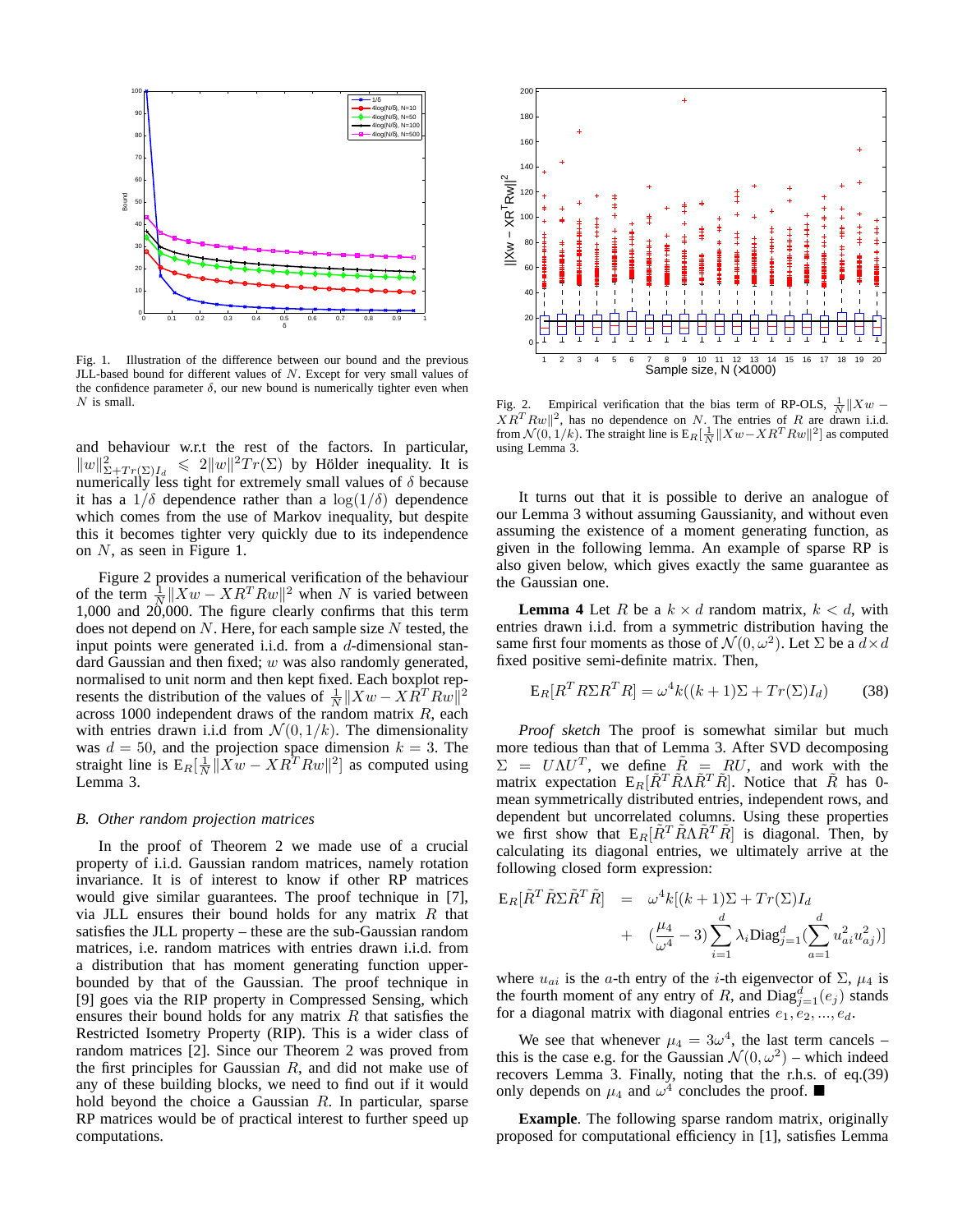

Fig. 3. Empirical verification of the behaviour of the term  $\frac{1}{N}||Xw - \frac{1}{N}||Xw - \frac{1}{N}||Xw - \frac{1}{N}||Xw - \frac{1}{N}||Xw - \frac{1}{N}||Xw - \frac{1}{N}||Xw - \frac{1}{N}||Xw - \frac{1}{N}||Xw - \frac{1}{N}||Xw - \frac{1}{N}||Xw - \frac{1}{N}||Xw - \frac{1}{N}||Xw - \frac{1}{N}||Xw - \frac{1}{N$  $X R^{T} R w ||^{2}$  when the entries of R are drawn i.i.d. from the sparse random matrix in eq. (39). The straight line is  $E_R[\frac{1}{N} || Xw - XR^T Rw ||^2]$  as given by Lemma 4.

4. This is,

$$
r_{ij} \stackrel{iid}{\sim} \begin{cases} -\omega\sqrt{3} & \text{w.p.1/6} \\ 0, & \text{w.p.2/3} \\ \omega\sqrt{3} & \text{w.p.1/6} \end{cases}
$$
 (39)

Indeed, we can easily verify that  $Var(r_{ij}) = \omega^2$ , and  $\mu_4(r_{ij}) =$  $3\omega^4$ . Therefore, our bound on the bias of RP-OLS (and overall risk bound) is exactly the same for this RP matrix as it is for the Gaussian. Figure 3 verifies this empirically, and we see indeed the same behaviour and no dependence on N.

From Lemma 4 and Theorem 2 we conclude the following more general version of Theorem 2:

**Theorem 5** Let  $\sigma^2 = \text{Var}(y_i)$ , and  $\Sigma = X^T X/N$  fixed. Let w be the optimal OLS in  $\mathbb{R}^d$ , and  $\hat{w}_R$  the OLS estimator in the random projection space  $\mathbb{R}^k$  defined by the  $k \times d$  random matrix R with entries drawn i.i.d. from a symmetric distribution with mean 0, variance  $1/k$ , and fourth moment  $3/k<sup>2</sup>$ . Then, for any  $\delta > 0$ , the following holds with probability at least  $1 - \delta$ :

$$
\mathbb{E}[L_R(\hat{w}_R)] - L(w) \leq \sigma^2 \frac{k}{N} + \frac{1}{\delta} \cdot \frac{1}{k} \cdot \|w\|_{\Sigma + Tr(\Sigma)I_d}^2 \quad (40)
$$

## VI. A PERSPECTIVE ON COMBINING RP-OLS REGRESSIONS

In order to reduce the variability w.r.t. the random choice of R of the bias term of RP-OLS, we may consider an ensemble of RP-OLS, each working in a different random subspace. Here we will simply take an averaging ensemble to illustrate this, without the ambition of being the optimal combination scheme. Of course, ensembling will affect both the bias and the variance of the new ensemble-regressor, which we can quantify.

Further to the definitions in Section II, for a linear regression estimator v in  $\mathbb{R}^d$  we denote  $\overline{v} = \mathbb{E}[v]$ . We should note this only evaluates to the optimal  $w$  in the fixed design setting if  $v$  was the OLS estimator. For other, biased estimators (e.g. ridge regression) it would be different.

The bias-variance decomposition of the expected risk of a linear regression estimator  $v$  will be useful:

$$
E[R(v)] = \frac{1}{N} ||Xv - Xw||^2 = ||v - w||^2_{\Sigma}
$$
 (41)  
= 
$$
E[||v - \bar{w}||^2] + ||\bar{w} - w||^2
$$
 (42)

$$
= \mathbf{E}[\|v - \bar{v}\|_{\Sigma}^{2}] + \|\bar{v} - w\|_{\Sigma}^{2} \tag{42}
$$

where the first term on the r.h.s. is the variance and the second term is the bias.

Now, consider M random projections of the same data X, via  $k \times d$  random matrices  $R_i$ ,  $i = 1, ..., M$  with entries i.i.d. from  $\mathcal{N}(0, 1/k)$ , and estimate the OLS on each. We then combine the predictions that these estimators give on projected points via averaging.

It is easy to see that the OLS estimator on the  $i$ -th random subspace has the form:

$$
\hat{w}_{R_i} = (R_i \Sigma R_i^T)^{-1} \frac{1}{N} R_i X^T Y \in \mathbb{R}^k \tag{43}
$$

Hence its prediction on a projected point  $R_ix$  is  $x^TR^T\hat{w}_{R_i} =$  $x^T R_i^T (R_i \Sigma R_i^T)^{-1} \frac{1}{N} R_i X^T Y.$ 

Consequently, the averaged predictions take the form:

$$
x^T \frac{1}{M} \sum_{i=1}^{M} R_i^T (R_i \Sigma R_i^T)^{-1} \frac{1}{N} R_i X^T Y \tag{44}
$$

In the limit when  $M \to \infty$ , this converges to:

$$
x^T \mathbf{E}_R [R^T (R \Sigma R^T)^{-1} R] \frac{1}{N} X^T Y \tag{45}
$$

and we can regard the finite ensemble as the finite approaximation of this. Therefore we can analyse the risk of this ensemble in the original data space  $\mathbb{R}^d$  by regarding it as the following ensemble-estimator:

$$
\hat{w}_{ens} = \mathbf{E}_R [R^T (R \Sigma R^T)^{-1} R] \frac{1}{N} X^T Y \in \mathbb{R}^d \qquad (46)
$$

The following theorem gives the expected risk of this estimator.

**Theorem 6** Let  $\sigma^2 = \text{Var}(y_i)$ ,  $\Sigma = X^T X/N$  fixed. Then the expected risk of  $\hat{w}_{ens}$  is:

$$
E[L(\hat{w}_{ens})] - L(w) = \sum_{j=1}^{d} \left( \frac{\sigma^2}{N} \left( \frac{\lambda_j}{\eta_j} \right)^2 + \lambda_j \beta_j^2 \left( \frac{\lambda_j}{\eta_j} - 1 \right)^2 \right)
$$
(47)

where  $\lambda_j = \lambda_j(\Sigma)$ ,  $\eta_j = 1/\lambda_j(\mathbb{E}[R^T(R\Sigma R^T)^{-1}R])$ , and where  $\lambda_i(\cdot)$  denotes the *j*-th eigenvalue of its argument.

*Proof.* We adapt the analysis technique of ridge regression in [5] (Proposition 2), see also [6], in the fixed design setting. To do this, we first observe that  $\hat{w}_{ens}$  is rotation-invariant and so it is no loss of generality to assume  $\Sigma$  diagonal. Indeed, writing  $\Sigma = U \Lambda U^T$  for the SVD decomposition of  $\Sigma$ , one can easily verify that

$$
\hat{w}_{ens} = U \mathbf{E}_R [R^T (R \Lambda R^T)^{-1} R] U^T \frac{1}{N} X^T Y \tag{48}
$$

and that the matrix  $E[R^T(R\Lambda R)^{-1}R]$  is diagonal. The proof of this fact is straightforward and can be found in [8](Sec. IV.A.). The diagonal elements of  $E[R^T(R\Lambda R)^{-1}R]$  will be denoted as  $1/\eta_j$ .